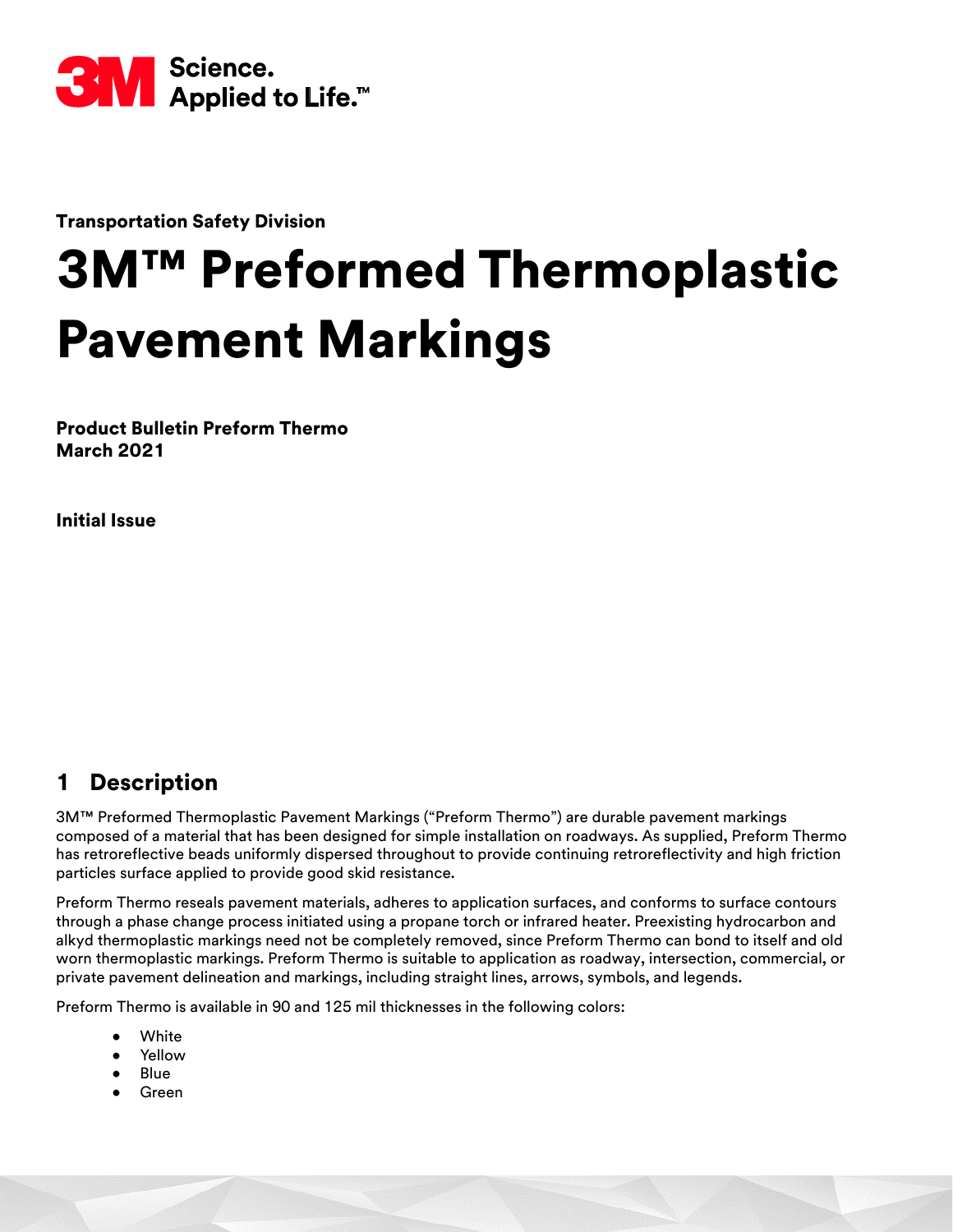### 2 Product Features

- Produces durable, retroreflective, permanent road marking
- Can be installed on asphalt, concrete, cobble stone, or brick surfaces
- Easily shaped by cutting with a knife or heavy duty scissors
- Simple application using only a hand torch or infrared heater
- Integrated indicators that let the installer know when to stop applying heat
- Flexibility that facilitates shipping and cold application temperature
- Low temperature application, down to 50  $\degree$ F (10  $\degree$ C)
- Suitable for use in high urban traffic volume
- Resists deterioration due to exposure to sunlight, oil, gasoline, water, salt, or pavement oil
- Good color retention
- Manufactured without the intentional use of heavy metals, lead chromate pigments, or other similar leadcontaining chemicals
- Any reversible markings are supplied without beads and receive drop beads during installation

## 3 Specifications

Retroreflective when measured per ASTM E1710 and skid resistant when measured per ASTM E303.

# 4 Installation

Preform Thermo can be installed on portland cement Concrete if concrete has cured for at least 45 days before application.

On most asphalt surfaces, Preform Thermo can be applied as the original permanent marking on the day the surface is paved without being adversely affected by the fresh pavement oil content. However, any excess oil present on the application surface must be removed. Some newer asphalt mixtures may require to be down 3 months before applying any thermoplastic material. Consult your 3M representative regarding asphalt type prior to application.

#### 4.1 Required Weather and Pavement Conditions

- o Dry weather only
- o Minimum 24 hour dry period
- o Air/road temperature of at least 50 ºF (10 ºC)
- o Road surface completely dry with no dew or frost
- o Road surface free of dirt, sand, dust, oil, grease, and all other contaminants
- o Curing compound and latents removed from new PCC surfaces
- o Existing pavement marking must be removed to expose 80% of the pavement surface prior to application of Preform Thermo

#### 4.2 Equipment

- o Broom or powered blower
- o All required PPE
- o Chalk stick, spray paint, or snap line for layout
- o Full 40 lb. propane tank- small 20 lb. tanks tend to freeze up prematurely
- o Infrared thermometer
- o Tape measure and knife or heavy duty scissors
- o Application torch capable of producing at least 250,000 BTU's, regulator and a 30+ foot hose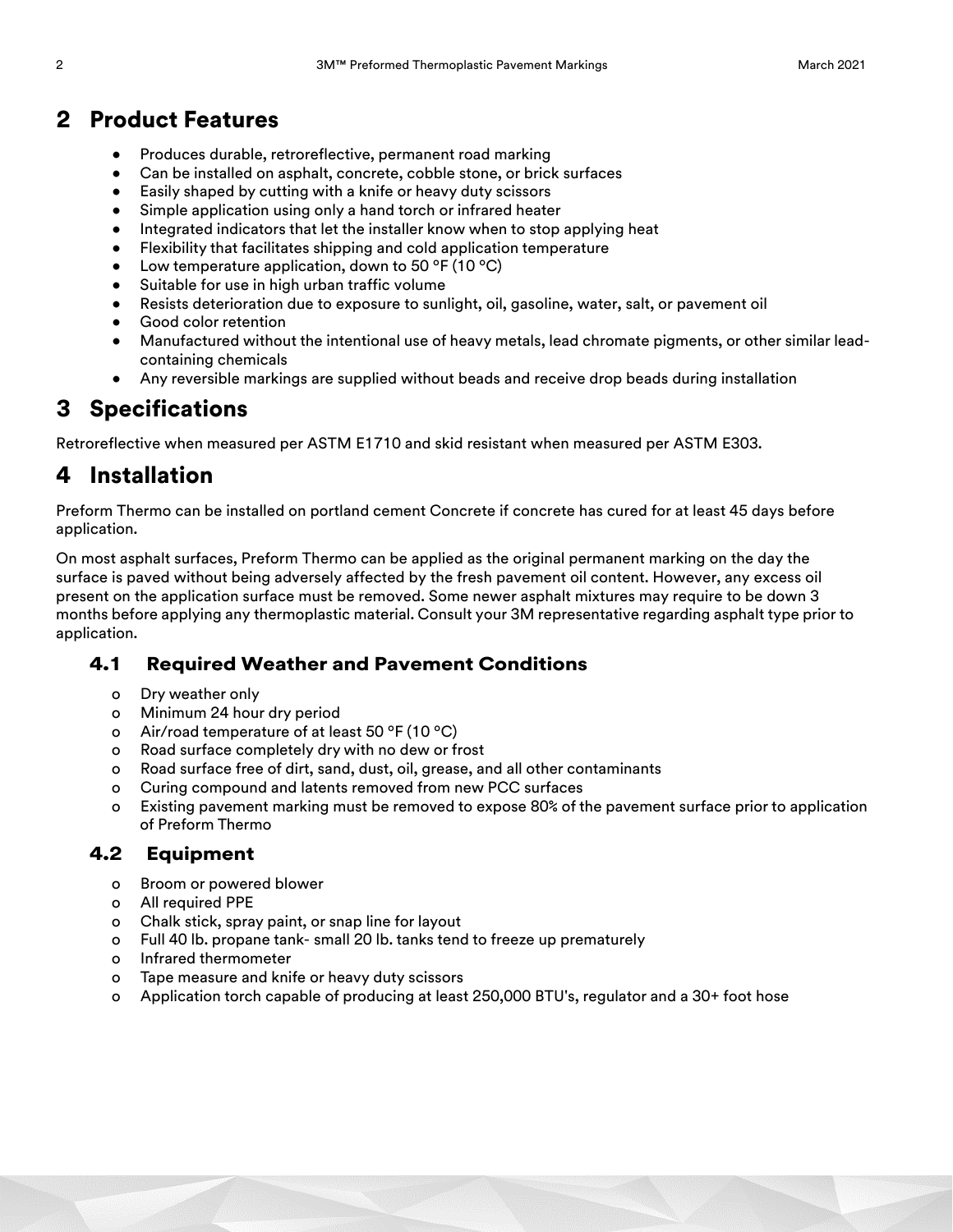#### 4.3 Procedure

- 1 Clean surface
- 2 Mark application layout
- 3 Remove Moisture
- 4 Place Preform Thermo according to layout markings
- 5 Begin heating Preform Thermo
- 6 Once heat indicators disappear, remove heat
- 7 Allow to cool for 10–20 minutes
- 8 Open to traffic

Note: The cleanliness of the application surface is the most significant factor determining adhesion. Sufficiently cleaning the application surface is critical to application success.

# 5 Processing, Storage, Packaging, and Cleaning

Store Preform Thermo in original packaging in a dry, indoor area, at a temperature of 33–105 °F (1–41 °C). Use within one year of date of receipt. Boxes should be stored flat and stacked no more than 30 high.

# 6 Health and Safety Information

Read all health hazard, precautionary, and first aid statements found in the Safety Data Sheets (SDS), Article Information Sheets, and products labels of any materials for important health, safety, and environmental information prior to handling or use. To obtain SDSs and Article Information Sheets for 3M products, go to 3M.com/SDS, contact 3M by mail, or for urgent requests call 1-800-364-3577.

## 7 Warranty Information

#### 7.1 3M Standard Warranty

3M has no control over application methods or the quality of the surface to which materials are applied. Therefore, 3M's warranty for Preform Thermo shall be limited to the quality of materials supplied.

Preform Thermo is warranted ("Standard Warranty") to be free of defects in materials and manufacture and to meet the specifications stated in this product bulletin at the time of shipment. If the Preform Thermo is proven not to have met the 3M Standard Warranty on their shipment date, then a buyer's exclusive remedy, and 3M's sole obligation, at 3M's option, will be refund or replacement of the Preform Thermo.

#### 7.2 Exclusive Limited Remedy

If Preform Thermo is shown not to meet the 3M Warranty, 3M's sole responsibility and purchaser's and user's exclusive remedy shall be: 3M will provide the replacement materials.

#### 7.3 Disclaimer

THE 3M WARRANTY IS MADE IN LIEU OF ALL OTHER WARRANTIES OR CONDITIONS, EXPRESS OR IMPLIED, INCLUDING BUT NOT LIMITED TO ANY IMPLIED WARRANTY OR CONDITION OF MERCHANTABILITY, OR FITNESS FOR A PARTICULAR PURPOSE, OR ANY IMPLIED WARRANTY ARISING OUT OF A COURSE OF DEALING OR OF PERFORMANCE, CUSTOM, OR USAGE OF TRADE.

#### 7.4 Limitation of Liability

Except for the limited remedy stated above, and except where prohibited by law, 3M will not be liable for any loss or damage arising from the pavement marking material or any 3M product, whether direct, indirect, special, incidental, or consequential damages (including but not limited to lost profits, business, or revenue in any way), regardless of the legal theory asserted including warranty, contract, negligence, or strict liability.

## 8 Other Product Information

Always confirm that you have the most current version of the applicable product bulletin, information folder, or other product information from 3M's Website at [http://www.3M.com/roadsafety](http://www.mmm.com/tss).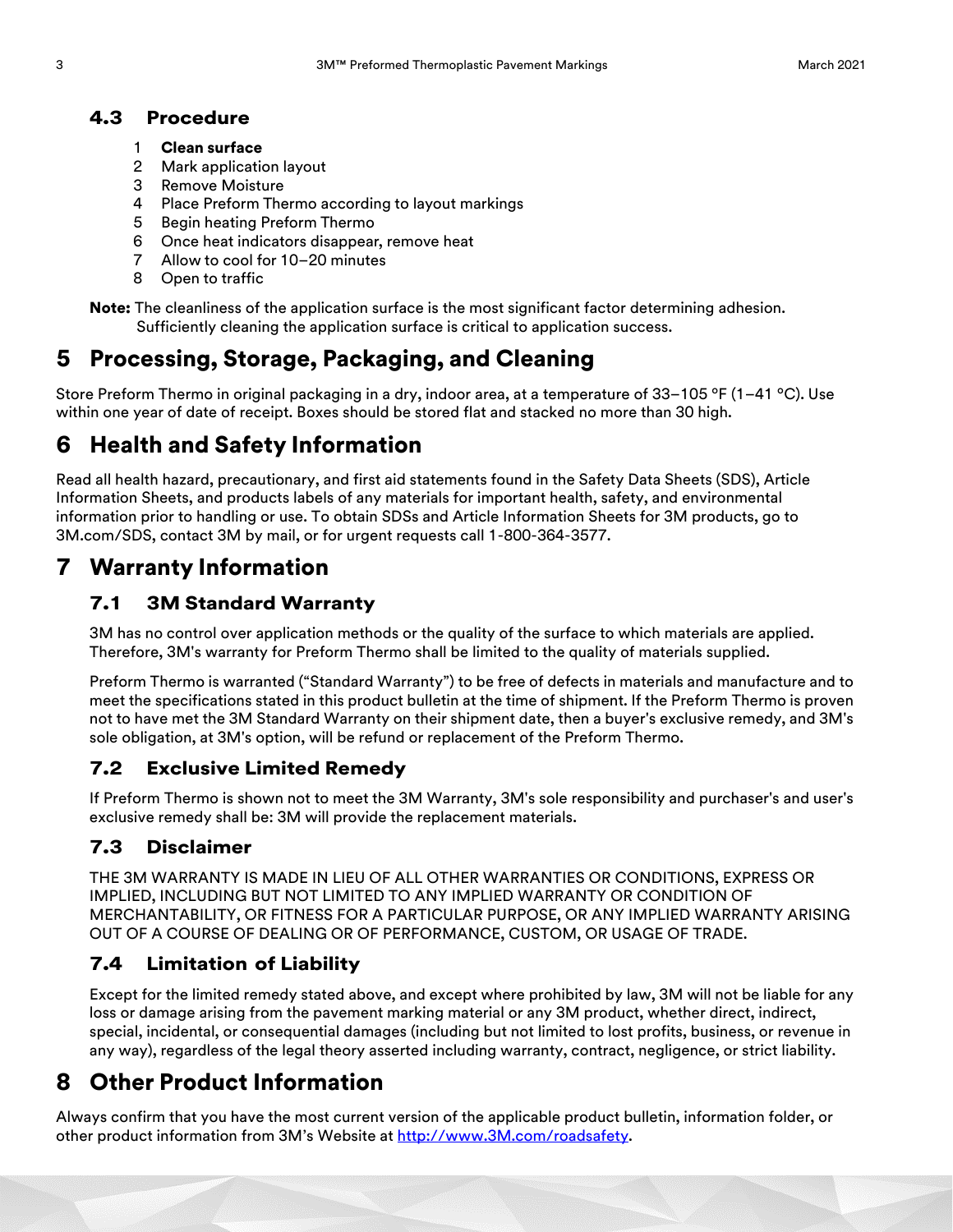## 9 Literature References

3M IF 5.18 3M™ Stamark<sup>™</sup> Pavement Marking Tape and Liquid Pavement Markings Application Guidelines for Pavement Markings in Grooved Pavement Surfaces [3M IF 5.25](http://multimedia.3m.com/mws/media/7386O/if-1-4-inst-for-operation-of-the-interstate-squeeze-applicator.pdf) Preform Thermo Application Instructions [3M Road Surface Guide](http://multimedia.3m.com/mws/media/99528O/stamarktm-road-surface-guide.pdf)

ASTM Test Methods are available from ASTM International, West Conshohocken, PA.